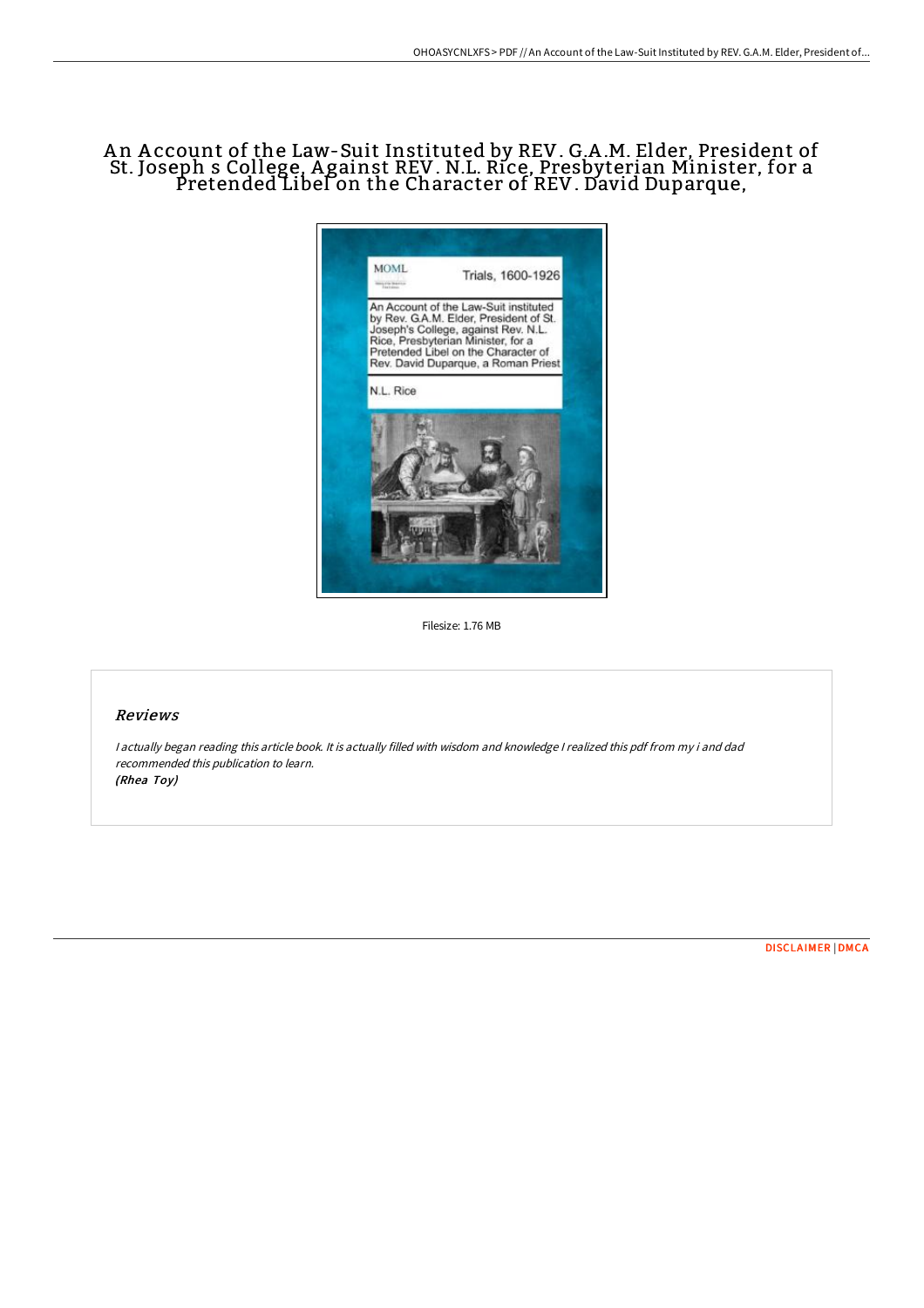## AN ACCOUNT OF THE LAW-SUIT INSTITUTED BY REV. G.A.M. ELDER, PRESIDENT OF ST. JOSEPH S COLLEGE, AGAINST REV. N.L. RICE, PRESBYTERIAN MINISTER, FOR A PRETENDED LIBEL ON THE CHARACTER OF REV. DAVID DUPARQUE,



To read An Account of the Law-Suit Instituted by REV. G.A.M. Elder, President of St. Joseph s College, Against REV. N.L. Rice, Presbyterian Minister, for a Pretended Libel on the Character of REV. David Duparque, eBook, make sure you follow the link below and download the file or gain access to other information which might be related to AN ACCOUNT OF THE LAW-SUIT INSTITUTED BY REV. G.A.M. ELDER, PRESIDENT OF ST. JOSEPH S COLLEGE, AGAINST REV. N.L. RICE, PRESBYTERIAN MINISTER, FOR A PRETENDED LIBEL ON THE CHARACTER OF REV. DAVID DUPARQUE, book.

Gale Ecco, Making of Modern Law, United States, 2012. Paperback. Condition: New. Language: English . Brand New Book \*\*\*\*\* Print on Demand \*\*\*\*\*.Full Title: An Account of the Law-Suit instituted by Rev. G.A.M. Elder, President of St. Joseph s College, against Rev. N.L. Rice, Presbyterian Minister, for a Pretended Libel on the Character of Rev. David Duparque, a Roman Priest Description: The Making of the Modern Law: Trials, 1600- 1926 collection provides descriptions of the major trials from over 300 years, with official trial documents, unofficially published accounts of the trials, briefs and arguments and more. Readers can delve into sensational trials as well as those precedent-setting trials associated with key constitutional and historical issues and discover, including the Amistad Slavery case, the Dred Scott case and Scopes monkey trial. Trials provides unfiltered narrative into the lives of the trial participants as well as everyday people, providing an unparalleled source for the historical study of sex, gender, class, marriage and divorce.++++The below data was compiled from various identification fields in the bibliographic record of this title. This data is provided as an additional tool in helping to insure edition identification: ++++MonographNew York City BarLouisville, Ky.: D. Holcomb Co., Printers, 1837.

 $\boxed{m}$ Read An Account of the Law-Suit Instituted by REV. G.A.M. Elder, President of St. Joseph s College, Against REV. N.L. Rice, [Presbyterian](http://albedo.media/an-account-of-the-law-suit-instituted-by-rev-g-a.html) Minister, for a Pretended Libel on the Character of REV. David Duparque, Online Download PDF An Account of the Law-Suit Instituted by REV. G.A.M. Elder, President of St. Joseph s College, Against  $\rightarrow$ REV. N.L. Rice, [Presbyterian](http://albedo.media/an-account-of-the-law-suit-instituted-by-rev-g-a.html) Minister, for a Pretended Libel on the Character of REV. David Duparque,